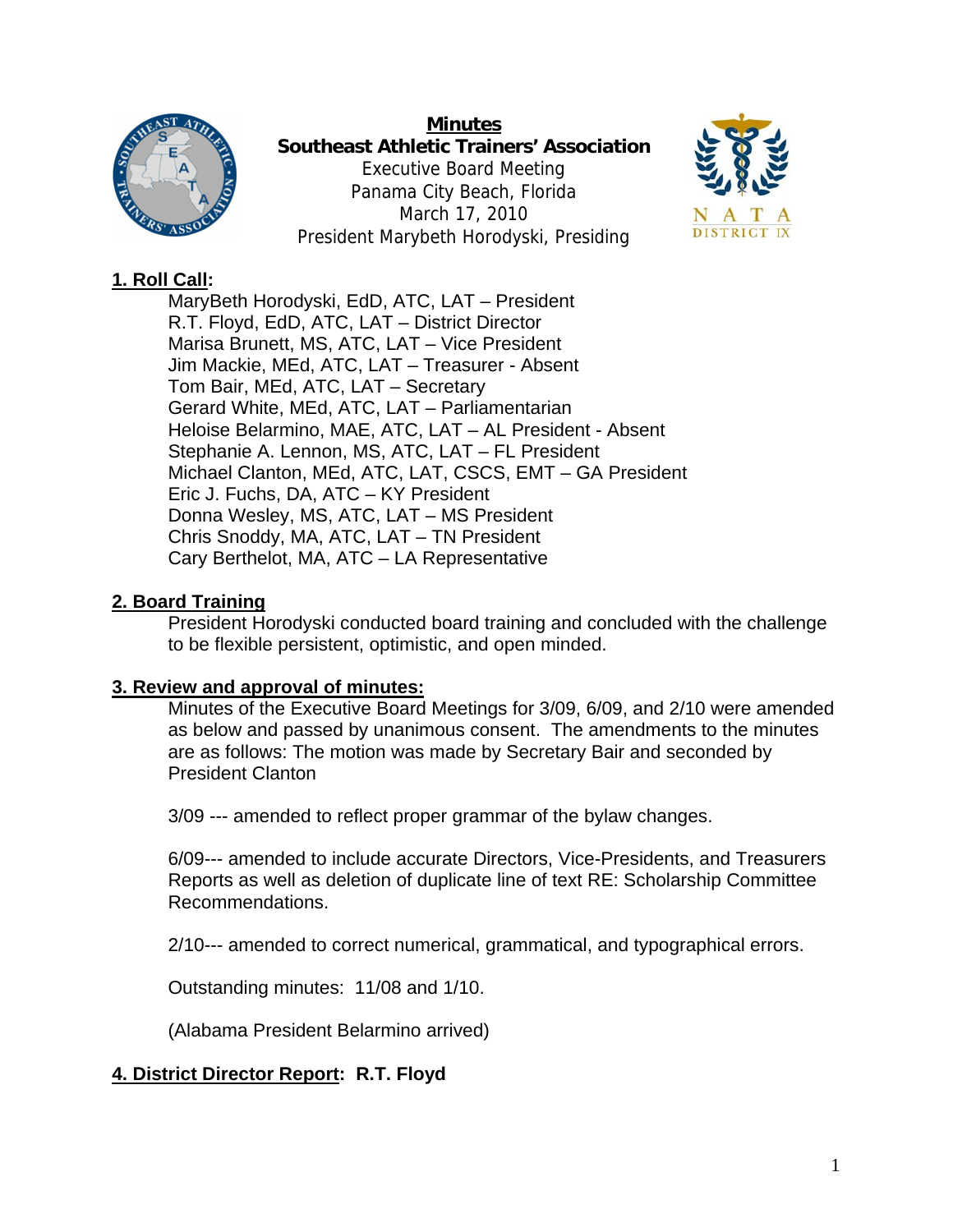Changes of the NATA position statement regarding supervision of high school students which can be found on the NATA web site. President Albohm voted for adoption to break the 5/5 vote.

The Statement reads as follows:

### **NATIONAL ATHLETIC TRAINERS' ASSOCIATION: OFFICIAL STATEMENT ON PROPER SUPERVISION OF HIGH SCHOOL ATHLETIC TRAINING STUDENT AIDES**

#### Introduction:

This Official Statement of the National Athletic Trainers' Association provides support and guidance to school administrators and athletic trainers in the education and supervision of high school students enrolled in sports medicine courses or participating in high school athletic training programs. The goal of this statement is to continue to foster a positive, safe learning environment where students benefit from the instruction of qualified health care professionals.

#### Official Statement:

The NATA recognizes that allowing high school students the opportunity to observe the daily professional duties and responsibilities of an athletic trainer can be a valuable educational experience. This unique experience may expose students to the foundations of various health related careers as well as provide them with important life skills. Regardless of practice setting, it is understood that all athletic trainers must comply with their state practice act, BOC Standards of Practice when certified, and Code of Ethics when a member of NATA. These legal and ethical parameters apply when incorporating student aides outside of the classroom and within the activities of athletic programs. Student aides must be under the direct visual supervision of a licensed/certified athletic trainer when assisting with any athletic training services. Coaches and school administrators must not allow or expect student aides to act independently with regards to the evaluation, assessment, treatment and rehabilitation of injuries. Additionally, it is paramount that student aides not be expected, asked or permitted to make "return to play" decisions. Specifically, student aides must not engage in the following activities:

- (1) Interpreting referrals from other healthcare providers
- (2) Performing evaluations
- (3) Making decisions about treatments, procedures or activities
- (4) Planning patient care
- (5) Independently providing athletic training services during team travel.

National Athletic Trainers' Association 3/09/10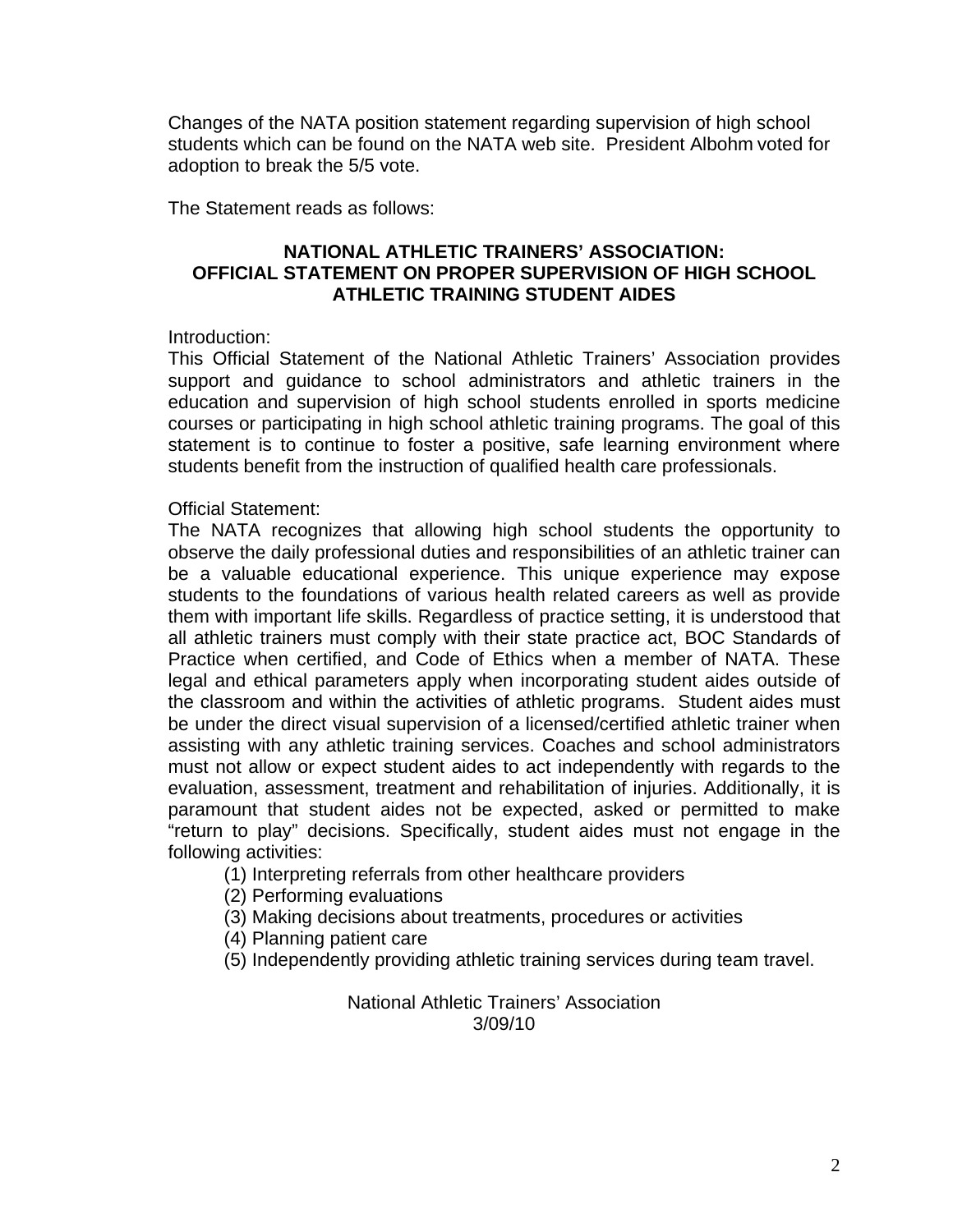The Otho Davis Leadership Address will be the keynote speech at the annual NATA Athletic Training Student Committee meeting held during the NATA Annual Clinical Meeting and Symposium.

The NATA BOD and the BOC BOD have been in conversation regarding the BOC's perceived need to collect fees independent of the NATA. Although dialog continues to be cordial and productive there has not yet been resolution that is satisfactory to the NATA Board. On 11/1/2011 the BOC currently intends to invoice Certified Members in the NATA membership data base an additional fee of \$33 for a three year period.

The NATA Board mid-year meeting will be moved from December to January and the meeting will be in Dallas, TX. The next NATA BOD in person meeting will be in May of 2010.

Chuck Kimmel, former District 9 Director and NATA President will be the speaker at the PAC breakfast in Philadelphia.

### **5. President's Report: MaryBeth Horodyski**

Changes in vendor relations that have been coordinated with David Green and Frank Grimaldi were discussed. These changes include; identifying vendors allowed to present information related to their products between speakers; increased engagement of the all executive board members to demonstrate appreciation to the vendors via thank you notes and attendance at the GAC social.

Committee Meeting to be held during the course of the Annual Members Meeting were reported in order to make board members who are liaisons to these committees aware of the times and locations.

#### **6. Vice-President's Report: Marisa Brunett**

Vice President Brunett reported that meeting options for 2011 and other out years that were discussed previously have expired due to lack of action by the board. Other options were discussed and the urgent need to reach a decision was emphasized. Vice-President Brunett urgently requested that a vote on this issue be made prior to the conclusion of this meeting.

### **7. Treasurer's Report: Jim Mackie**

Treasurer's Report March 16, 2010

- I. Financial Information
	- Cash Flow Report

#### 1-01-10 to 3-16-10

- Inflows \$ 118,971.64
- Outflows \$ 88,656.89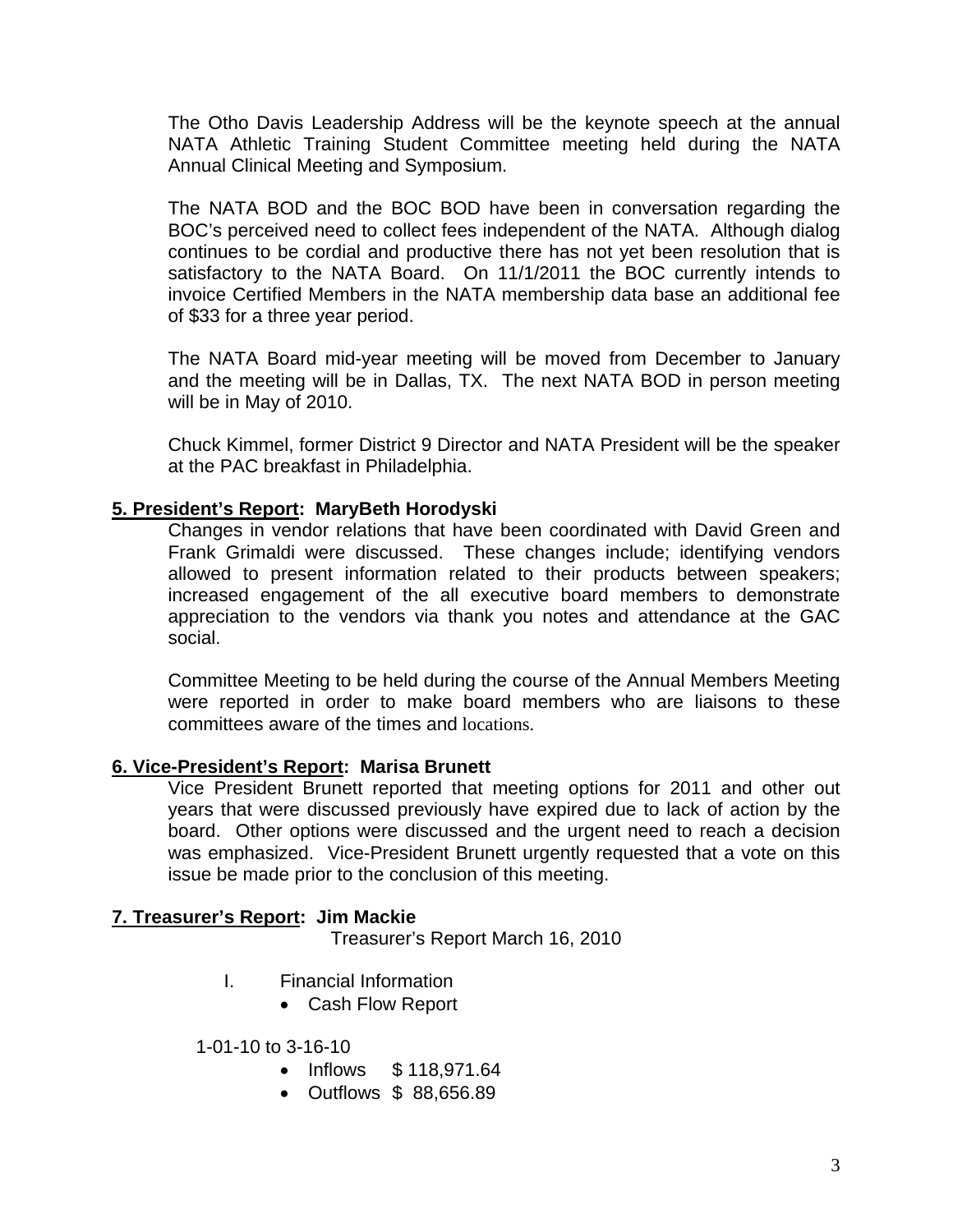• Difference \$ 30,314.75

Wells Fargo Advisors Investments

| • Value                        | 12-31-2008 | \$151,942.79 |
|--------------------------------|------------|--------------|
| • Value                        | 12-31-2009 | \$221,876.51 |
| • Value                        | 02-28-2010 | \$230,412.73 |
| For the year 2009 +\$69,993.72 |            |              |

- II. Other Items of note
- 25 Year Awards recommendations: From a question posed at the District Secretary – Treasurers meeting in January no district provides any recognition for 25 yr. of service. This has been discussed several times by the Executive Board and the Finance Committee, as well as presented to the Awards Committee for study and recommendations.

From Crandall Woodson 3-16-10

*After counting & collateral circumspection, we (SEATA) have watch inventory as of March 16, 2010 as follows to wit:* 

*21 ladies and 14 men's watches. There are 17 ladies watches from 2 years ago that are perfect in every aspect except keeping time. They are correct, however, only two times daily since they need new batteries. In the past, I have replaced batteries as needed. We get a price break purchasing quantities greater than our yearly need. I use the battery cost as a tax deduction.* 

*We have 16 ladies and 12 men that will get watches this year. Usually only 1- 2 eligible members are present at our luncheon. I have mailed nearly all of the watches after our SEATA meeting, utilizing quazi "frankin privileges". cw*

• 2010 District Dues Distribution Schedule

| Month(s) of Dues collected | <b>Distribution</b> |
|----------------------------|---------------------|
| April - June               | July                |
| July – October             | November            |
| November                   | December            |
| December                   | January             |
| January - March            | April               |
|                            |                     |

### **8. Board Actions:**

The following motion was made by Florida President Lennon and seconded by Kentucky President Fuchs and passed 7-0-0:

Starting in 2011 SEATA will no longer give 25 yr membership watches and replace this award with a 20 year membership pin. The 2011 awards will be given to all who have been members between 20-25 years. The award is based on membership years not years certified.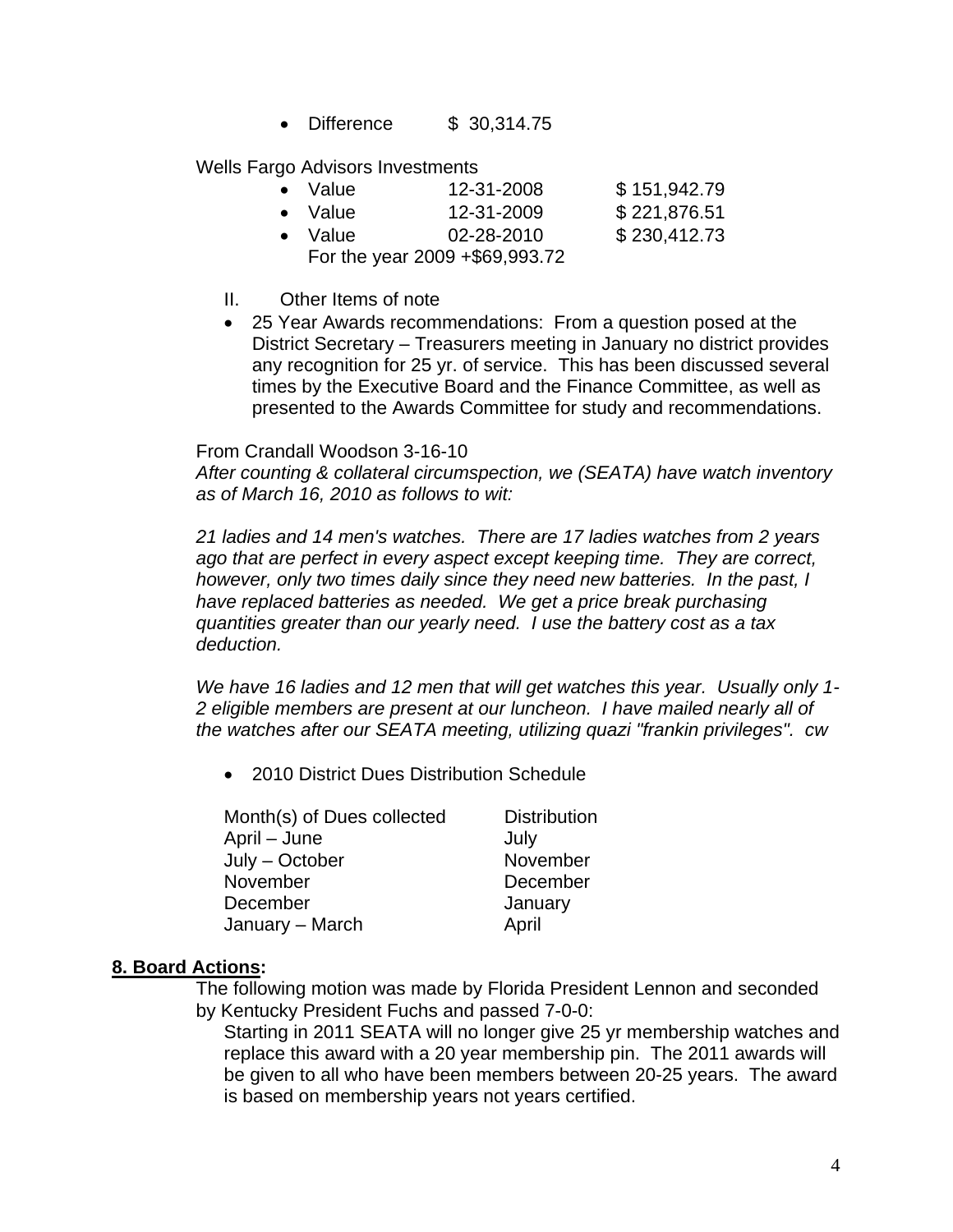Representative Berthelot will chair the committee comprised of herself and Presidents Clanton and Fuchs. President Clanton will establish a process to design the award pin and present options to the Board at the June meeting for a vote to approve the design.

The meeting was suspended and will resume at on 3/18/2010 at the same location.

## **3/18/10 SEATA Executive Board Meeting March 17th 2010 Panama City Beach, Florida**

The meeting was reconvened with all Executive Board members present. Also present were David Green, Corporate Partnership Committee Chair; Cathy Brown Research & Education Committee Co-Chair, and Mike Wilkinson NATA Foundation District IX Chair.

The Parliamentarian clarified that any member, including officers, may make and second a motion; however only State Presidents or their designate may vote.

Director Floyd discussed the opportunity to combine our annual meeting with the Emory Sports Medicine Symposium. The meeting would be in Atlanta and the Emory portion would be 1.5 days. Discussion ensued regarding logistics, cost sharing, and revenue splits.

A motion was made by Secretary Bair and seconded by Florida President Lennon to hold the 2011 SEATA Annual Meeting and Clinical Symposium over the weekend of 3/31-4/3 in the event the weekend is not feasible the weekend of 3/11-13; and in the event that weekend is not feasible the weekend of 3/25- 27. The motioned passed 7-0-0.

A motion was made by Louisiana Representative Berthelot and seconded by Kentucky President Fuchs to authorize the SEATA President, in conjunction with the Annual Symposium Oversight Committee, to work towards and finalize a joint meeting with Emory University in a fashion that will be of benefit to SEATA and Emory. The motion passed 7-0-0.

A motion was made by Georgia President Clanton and seconded my Alabama President Jones that should, by some unforeseen circumstance, a 2011 joint meeting with Emory University not materialize, the President, in conjunction with the Annual Symposium Oversight Committee, be given authority to select the location for the 2011 meeting. The motion passed 7-0- 0.

Discussions on ways to improve the awards application process were identified. Director Floyd will investigate possible software options and report his findings to the board. President Horodyski suggests that a change of the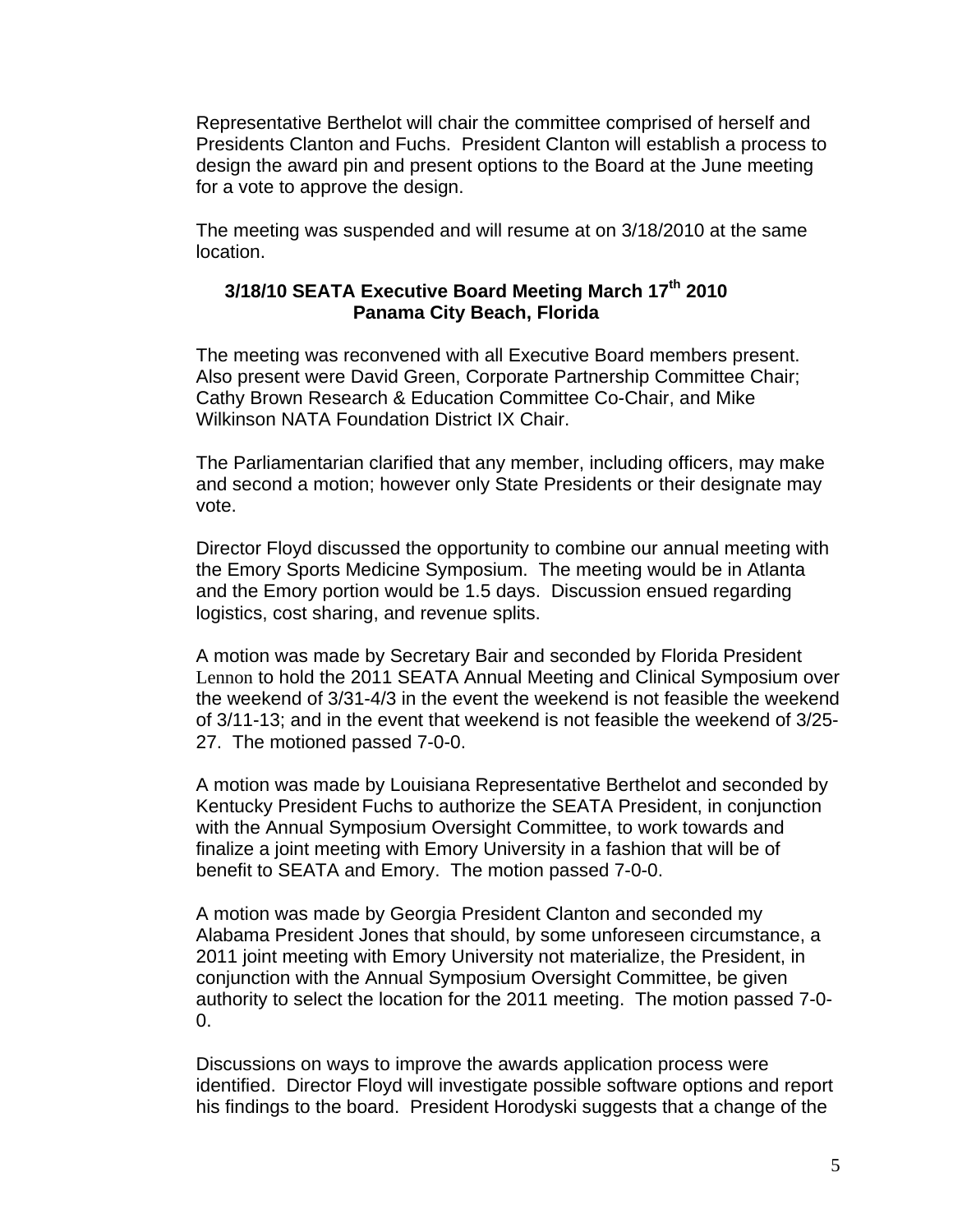time frame associated with the nomination process would better suite notification of awards winners and the entire process. She will notify awards winners the first week of January. The Secretary will check the membership rolls to ensure recipients are SEATA members at on Feb. 16th of each year.

A motion was made by Treasurer Mackie and seconded by President Lennon that SEATA contribute \$500 to the Multiple Scoliosis Foundation in honor of Chris Patrick, ATC. The funds will be used with ATAF and NATA donations to purchase a table at the upcoming MSF dinner honoring Mr. Patrick for his 40+ years of service to the University of Florida and the Gainesville community: With the understanding that the names of the donating associations are spelled out in their entirety. The motion passed 7-0-0.

A motion was made by Florida President Lennon and seconded by Georgia President Clanton to accept as SEATA committee members the following individuals: Gary Gillis will serve as the Florida representative to the SEATA Honors and Awards Committee; Bob Nevil will be the Chair of the Hall of Fame Committee with Jim Gallaspy remaining as Mississippi Representative; Michael Gerlach will be the Tennessee Representative to the Public Relations Committee; and Jerry Stevens will be the Florida Representative to the Governmental Affairs Committee. The motion passed 7-0-0.

#### **9. Reports:**

**Research & Education:** Cathy Brown, Co-chair—30 abstracts and 6 grant applications have been received.

**Elections**: Donna Wesley, Chair. By-laws that were approved by the membership have been updated. Work continues on the Policy and Procedure Manual for the Elections Committee. The Elections Committee informs the board that the issue of run offs need to be addressed as they are not adequately addressed in the current by-laws and that they will propose some amendments for Board's consideration to present to the membership in June.

**Parliamentarian:** Gerard White. The Board took action to accept the documentation provided by the Parliamentarian that memorialized the discussion of the 11/3/08 conference call. This action was not accomplished by previous Boards; it is incumbent that this matter is tended to by this Board. The Parliamentarian provided copies of the document he produced on 11/04/08 to memorialized Director Floyd's eligibility to run for an additional term. The 11/03/08 conference call was to address a members concern about election eligibility. The motion to adopt the Parliamentarian's memorialization of the 11/3/08 conference call was made by Florida President Lennon and seconded by Mississippi President Wesley. The vote passed 6- 0-1; Kentucky President Fuchs abstaining.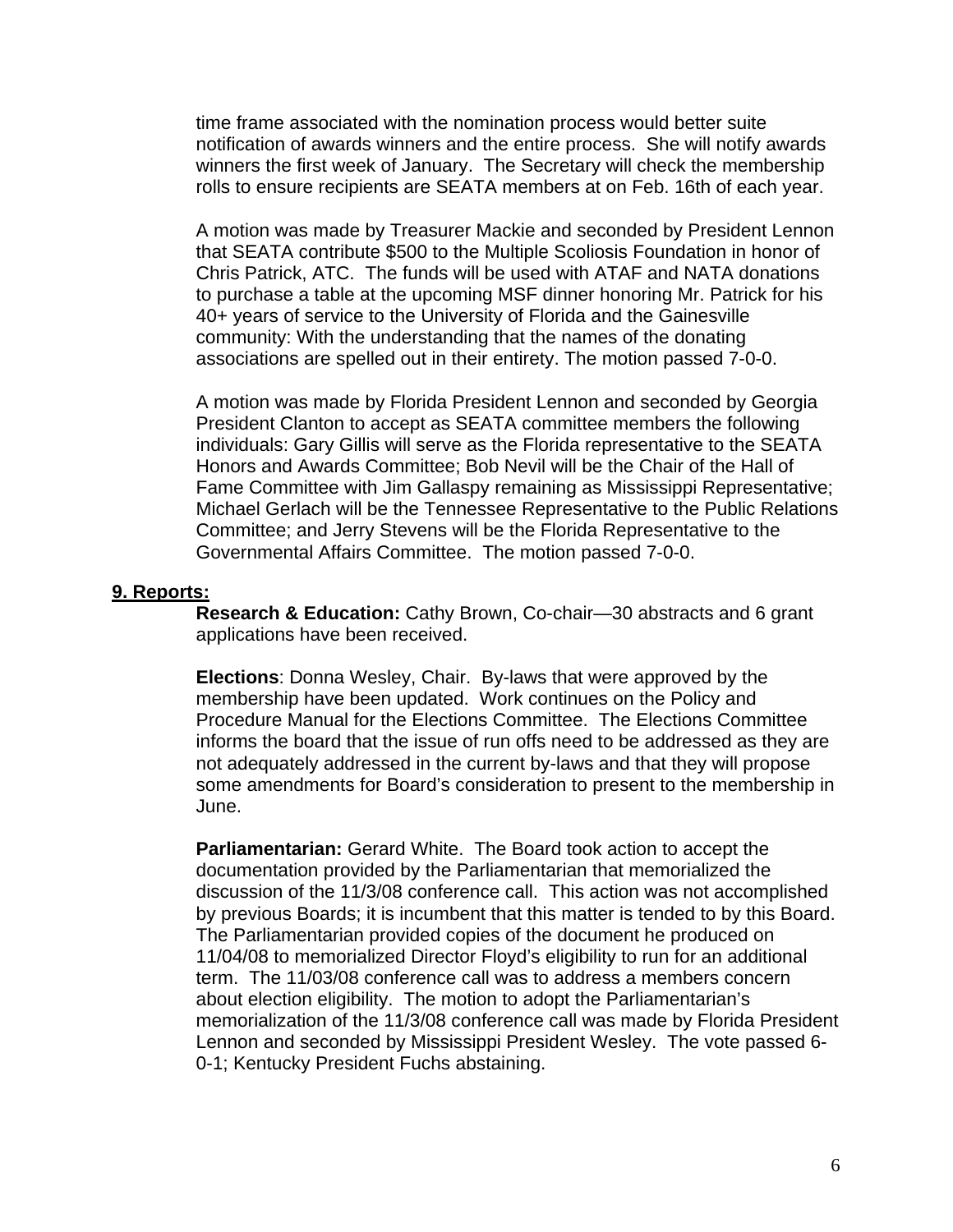**Foundation:** Mike Wilkinson, Chair. Goal is to have 100% of states contribute to the annual campaign that is under way. The Foundation will be working on efforts to enhance communication in an effort to educate NATA members of all of the issues the foundation addresses. On June  $23<sup>rd</sup>$  in Philadelphia the Foundation will be hosting 'Night of 1000 Stars' to thank contributors. Mr. Wilkerson thanked the Board for all of the support give to him and the Foundation. Dr. Ray Castle will be assuming the duties of Chair in June.

**Life Balance Project Team,** Mary McClendon Chair given by Mississippi President Wesley. After repeated attempts to enlist project team members over a period of years with no avail it is the recommendation that this project team be disbanded. Florida President Lennon moved to accept this recommendation. The motion was seconded by Mississippi President Wesley and the motion passed 7-0-0.

**Communication:** Secretary Tom Bair. Disappointment was expressed that very few state secretaries are attending this meeting, thus no state secretaries meeting will be held. Director Floyd pointed out the many tasks of the secretary have been performed by him, for several reasons, and that he worries that at times the quality of the communications may decrease due to time constraints. He requests that the Board put thought into members that may be helpful on this committee.

**Ethnic Diversity Advisory:** Director Floyd indicated that a new Chair for this committee will be needed to succeed Monroe Abrams. He asks the Board to suggest members to him by next Wednesday.

**Memorial Resolutions:** John Anderson via Treasurer Mackie. It is requested that he be notified when members pass away so that they can be honored by SEATA.

**Public Relations:** Given by Vice-President Brunett. The NATA committee continues to be district based. The PR think tank is very active. The NATA had a very successful roll out of the Youth Sports Safety initiative and that the tag line for this year is "Sports Safety, it's a Team Effort." The State PR chairs have been contacted re: NATM activities. She encourages the State Presidents to have their state PR chairs send in news items. The CDC and the NATA intended to work jointly to promote heat injury awareness. There was miscommunication and the CDC rolled out a product prior to NATA approval. The relationship remains strong and both sides have identified and corrected the issues that caused the problem.

#### **10. New Business**

Guidelines for future member request for donations were discussed. The motion, to handle request pursuant to Section VII; Subsection F, (which reads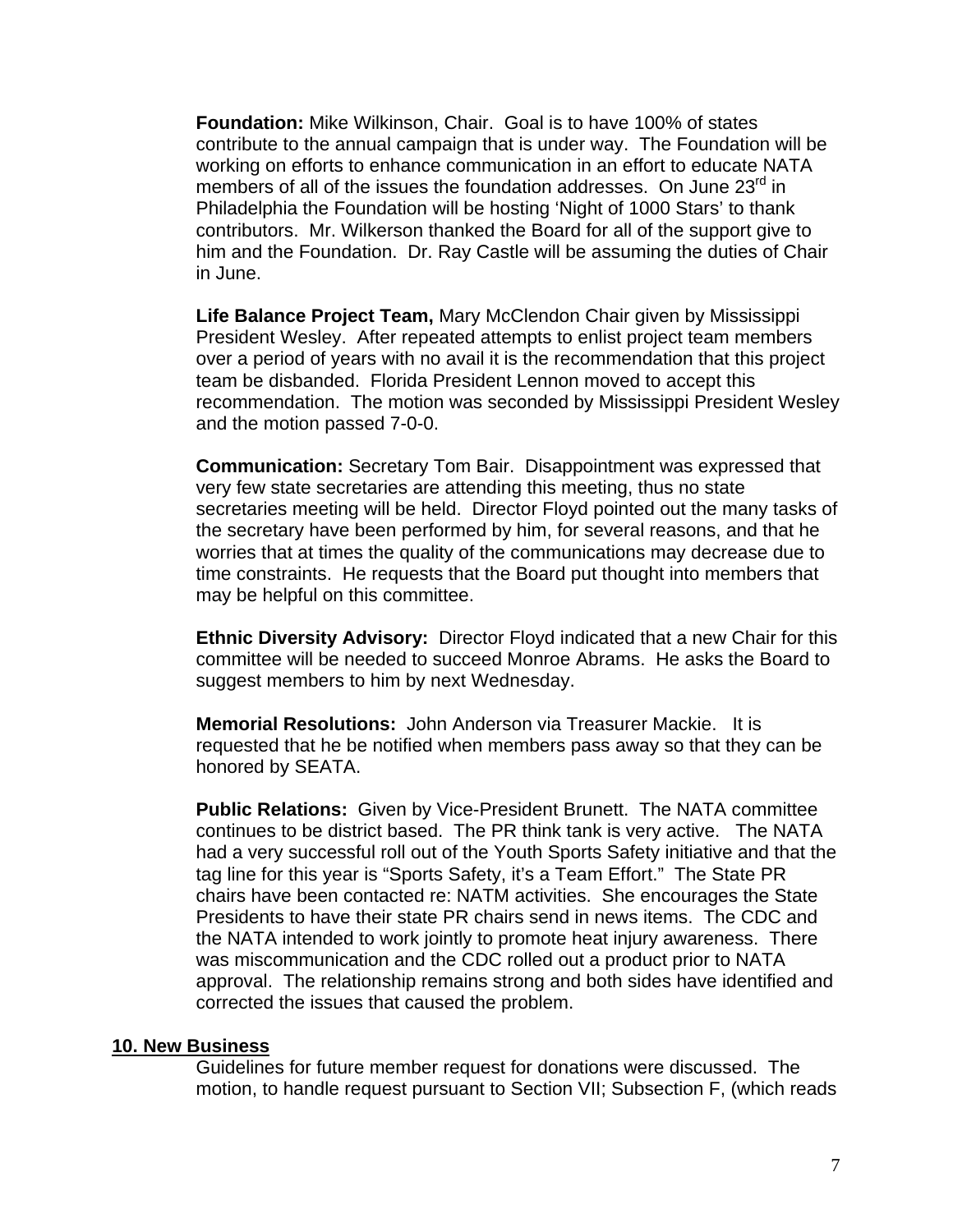as below), was made by Director Floyd and seconded by Florida President Lennon and passed 7-0-0.

Standardized system within SEATA to allocate money when asked to recognize SEATA members

- GUIDELINES FOR MEMBER DONATION REQUESTS up to the following amounts subject to Executive Board approval on a case by case basis
	- Past and present SEATA Executive Board Members & SEATA Hall of Fame: Living \$250; Memorial \$500
	- District Director & President: Living \$500; Memorial \$1,000
- The Board noted there could be cases of special consideration.

## **VII Financial**

## **F SEATA Funding Policies**

- **1.** SEATA provides a memorial contribution in the amount of \$100.00 to the NATA Research & Education Foundation in the name of deceased SEATA members. The chair of the SEATA Memorial Resolutions Committee is to contact the SEATA President and Treasurer upon learning of the member's passing.
- **2.** SEATA provides funding to the NATA Research & Education Foundation to fully support the awarding of the Bobby Barton Scholarship.
- **3.** SEATA provides \$200.00 annually to the NATA Research & Education Foundation in support of the NATA Memorial Scholarship established by the NATA Board of Directors in 2001 in memory of athletic trainers who have lost their lives in the line of duty. Each of the ten districts contributes this amount and the invoice is usually sent in April.
- **4.** SEATA provides annual support and appreciation to the NATA office staff through a \$200.00 gift for their monthly luncheon. This is done by each of the 10 district organizations. The NATA will invoice us as a reminder usually in May.
- **5.** SEATA provides funding in the amount of \$500.00 annually to support the NATA Bobby Gunn Student Leadership Fund. This is subject to annual review.
- **6.** Beginning in March of 2008 SEATA initiated the allocation of funding to support the StarTRACK Leadership Scholars Program. This is for a one time \$1000.00 per person for those candidate selected by District IX to participate in the StarTRACK Leadership Scholars program. StarTRACK candidates that receive SEATA funding are required to complete a contractual agreement with SEATA. The program is to be reviewed in two years.